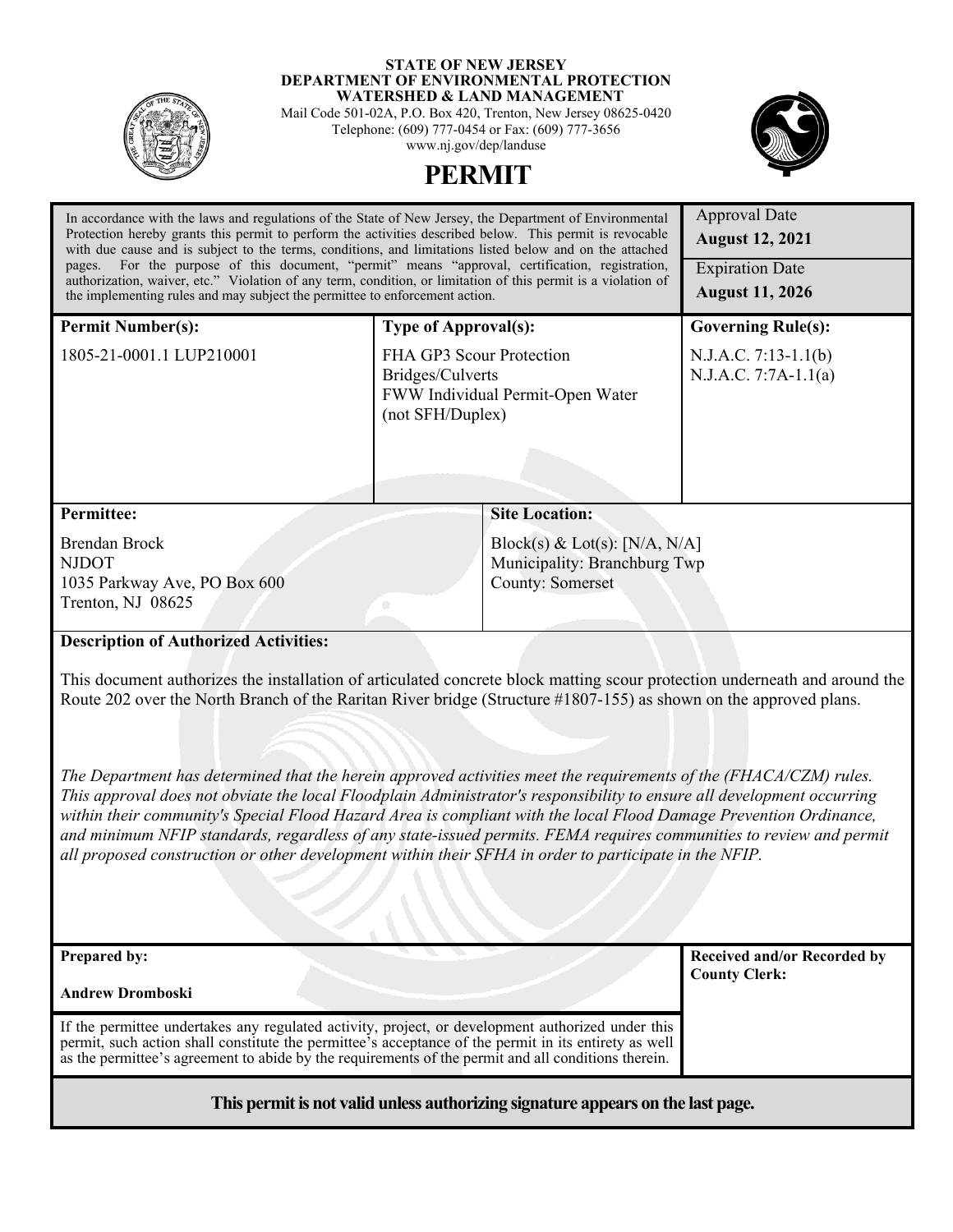# **STATEMENT OF AUTHORIZED IMPACTS:**

The authorized activities allow for the permittee to undertake impacts to regulated areas as described below. Additional impacts to regulated areas without prior Department approval shall constitute a violation of the rules under which this document is issued and may subject the permittee and/or property owner to enforcement action, pursuant to N.J.A.C. 7:13-21.8; N.J.A.C. 7:7A-19.11

| <b>FWW Individual Permit-</b><br><b>Open Water (not</b><br><b>SFH/Duplex)</b> | <b>Permanent Disturbance</b><br>(Acres) | <b>Temporary Disturbance</b><br>(Acres) |
|-------------------------------------------------------------------------------|-----------------------------------------|-----------------------------------------|
| <b>Freshwater wetlands</b>                                                    |                                         |                                         |
| <b>Transition areas</b>                                                       |                                         |                                         |
| <b>State open waters</b>                                                      |                                         | 0.62                                    |

| <b>Riparian Zone</b><br>Vegetation | Area of riparian zone<br>(Acres) |  |
|------------------------------------|----------------------------------|--|
| Permanent                          |                                  |  |
| <b>Disturbed</b>                   |                                  |  |
| <b>Temporary</b>                   |                                  |  |
| <b>Disturbed</b>                   | 0.016                            |  |

## **PRE-CONSTRUCTION CONDITIONS:**

1. All sediment barriers and other soil erosion control measures shall be installed prior to commencing any clearing, grading or construction onsite, and shall be maintained in proper working condition throughout the entire duration of the project.

# **SPECIAL CONDITIONS:**

- 1. Pursuant to the procedures outlined in the December 22, 1993 Memorandum of Agreement among the United States Fish and Wildlife Service (USFWS), U.S. Environmental Protection Agency and the New Jersey Department of Environmental Protection (NJDEP), a tree clearing restriction of trees with a diameter at breast height of 5 inches or greater is required from April 1 to September 30 to protect Indiana bat. Please contact USFWS's New Jersey Field Office at (609) 383-3938 if you have any questions.
- 2. In order to prevent adverse impacts to brook floater populations within the North Branch of the Raritan River;
	- 1. Sediment barriers and/or silt curtains should be applied to protect mussel populations downstream of the project area.
	- 2. There should be no reduction of flow, ambient dissolved oxygen or ambient pH within 300 meters downstream of the project site. For maintaining ambient water conditions within the proposed work area, a water quality monitoring kit can be used. Conditions must be checked 2 times a day at the beginning and end of the work day. If anomalies occur, work should be stopped until ambient water conditions return.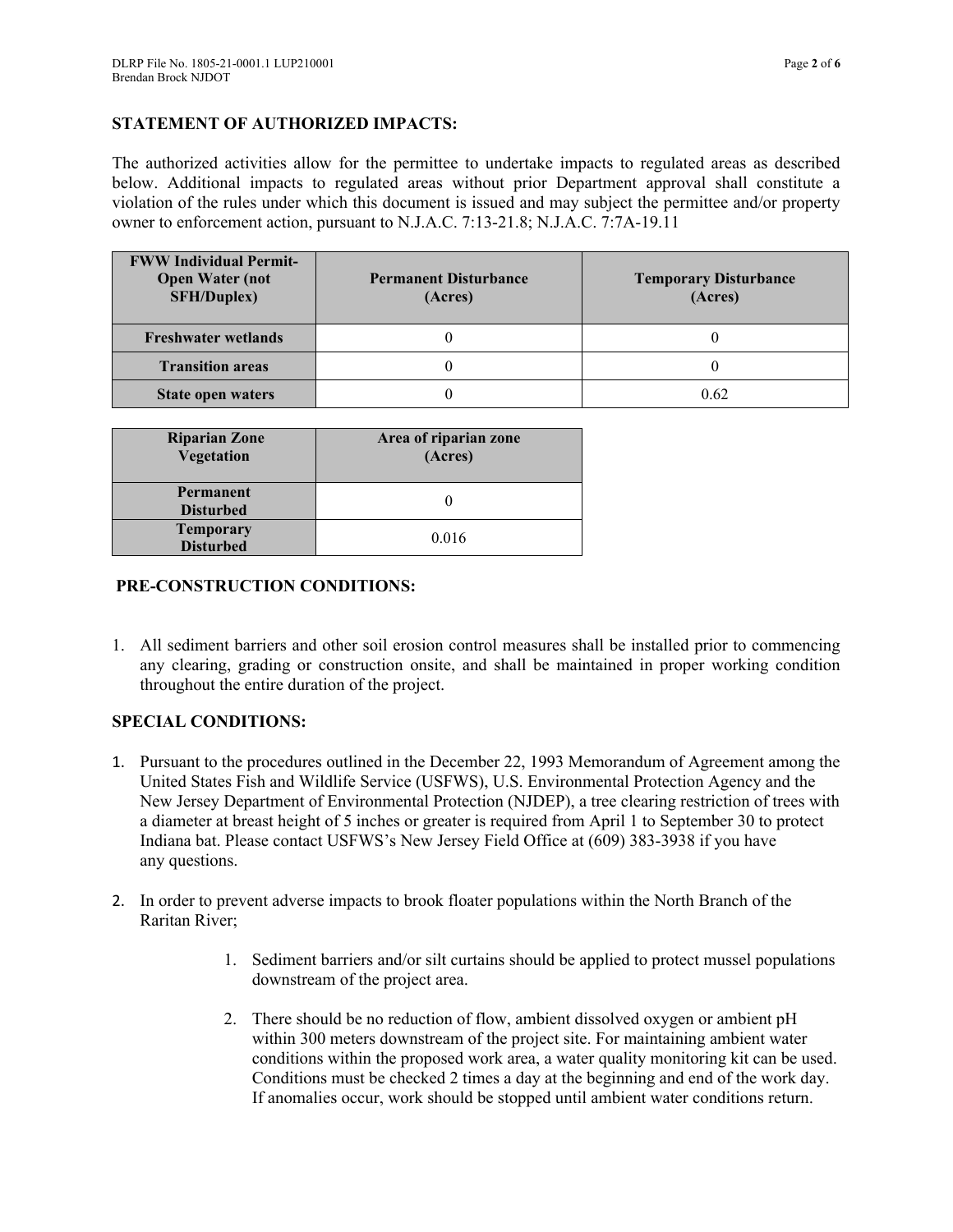- 3. If live, non-listed mussels are to be left "in the dry" due to project activities, individuals must be moved to a suitable location downstream and away from areas of increased sedimentation/turbidity.
- 3. For the purposes of this permit, the Department has determined that this project is not a Major Development as defined in the Stormwater Management rules at N.J.A.C. 7:8-1.2. Therefore, the Department did not review the proposed project for compliance with these rules.
- 4. Construction equipment shall not be stored, staged or driven within any channel, freshwater wetland or transition area, unless expressly approved by this permit and/or described on the approved plans.
- 5. The articulated concrete block mattress installed in the channel shall be carefully imbedded into the channel substrate and contoured to mimic the original physical characteristics of the channel (such as its shape, slope, thalweg and meander) in order to provide low-flow aquatic passage throughout the entire disturbed area. Furthermore, any void spaces within the riprap shall be filled with native substrate from the channel.
- 6. Raw, unset, or tremie concrete shall not come in contact with any surface waters onsite, since such contact can be toxic to aquatic biota.
- 7. All excavated material and dredged material shall be disposed of in a lawful manner outside of any flood hazard area riparian zone, open water, freshwater wetland and adjacent transition area, and in such a way as to not interfere with the positive drainage of the receiving area.
- 8. Construction may only be performed only under conditions where the stream area is dry or dewatered conditions. No work may be performed where the stream channel is wet.

# **STANDARD CONDITIONS:**

- 1. The issuance of a permit shall in no way expose the State of New Jersey or the Department to liability for the sufficiency or correctness of the design of any construction or structure(s). Neither the State nor the Department shall, in any way, be liable for any loss of life or property that may occur by virtue of the activity or project conducted as authorized under a permit.
- 2. The issuance of a permit does not convey any property rights or any exclusive privilege.
- 3. The permittee shall obtain all applicable Federal, State, and local approvals prior to commencement of regulated activities authorized under a permit.
- 4. A permittee conducting an activity involving soil disturbance, the creation of drainage structures, or changes in natural contours shall obtain any required approvals from the Soil Conservation District or designee having jurisdiction over the site.
- 5. The permittee shall take all reasonable steps to prevent, minimize, or correct any adverse impact on the environment resulting from activities conducted pursuant to the permit, or from noncompliance with the permit.
- 6. The permittee shall immediately inform the Department of any unanticipated adverse effects on the environment not described in the application or in the conditions of the permit. The Department may,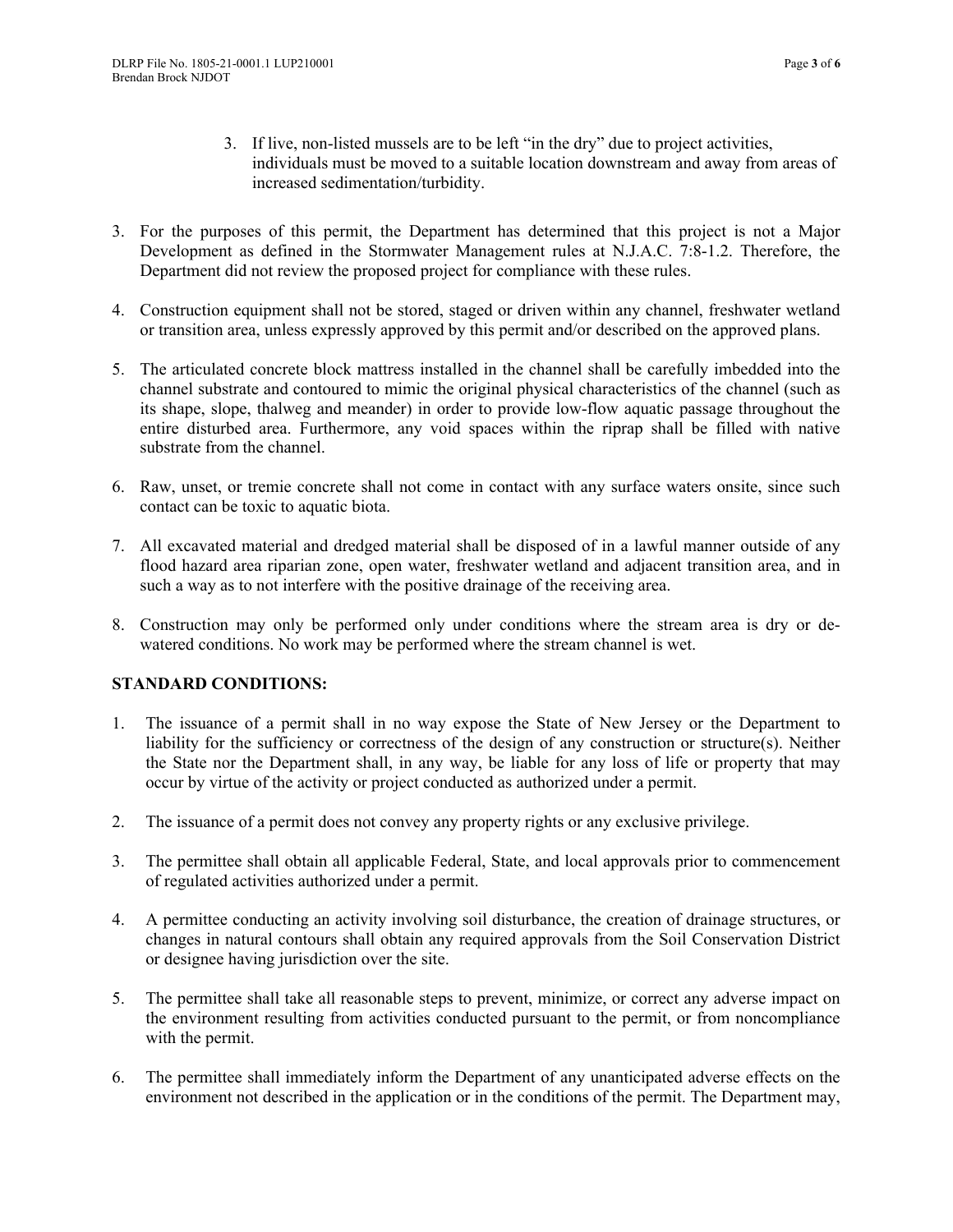upon discovery of such unanticipated adverse effects, and upon the failure of the permittee to submit a report thereon, notify the permittee of its intent to suspend the permit.

- 7. The permittee shall immediately inform the Department by telephone at (877) 927-6337 (WARN DEP hotline) of any noncompliance that may endanger public health, safety, and welfare, or the environment. The permittee shall inform the Watershed  $\&$  Land Management by telephone at (609) 777-0454 of any other noncompliance within two working days of the time the permittee becomes aware of the noncompliance, and in writing within five working days of the time the permittee becomes aware of the noncompliance. Such notice shall not, however, serve as a defense to enforcement action if the project is found to be in violation of this chapter. The written notice shall include:
	- i. A description of the noncompliance and its cause;
	- ii. The period of noncompliance, including exact dates and times;
	- iii. If the noncompliance has not been corrected, the anticipated length of time it is expected to continue; and
	- iv. The steps taken or planned to reduce, eliminate, and prevent recurrence of the noncompliance.
- 8. Any noncompliance with a permit constitutes a violation of this chapter and is grounds for enforcement action, as well as, in the appropriate case, suspension and/or termination of the permit.
- 9. It shall not be a defense for a permittee in an enforcement action that it would have been necessary to halt or reduce the authorized activity in order to maintain compliance with the conditions of the permit.
- 10. The permittee shall employ appropriate measures to minimize noise where necessary during construction, as specified in N.J.S.A. 13:1G-1 et seq. and N.J.A.C. 7:29.
- 11. The issuance of a permit does not relinquish the State's tidelands ownership or claim to any portion of the subject property or adjacent properties.
- 12. The issuance of a permit does not relinquish public rights to access and use tidal waterways and their shores.
- 13. The permittee shall allow an authorized representative of the Department, upon the presentation of credentials, to:
	- i. Enter upon the permittee's premises where a regulated activity, project, or development is located or conducted, or where records must be kept under the conditions of the permit;
	- ii. Have access to and copy, at reasonable times, any records that must be kept under the conditions of the permit;
	- iii. Inspect, at reasonable times, any facilities, equipment, practices, or operations regulated or required under the permit. Failure to allow reasonable access under this paragraph shall be considered a violation of this chapter and subject the permittee to enforcement action; and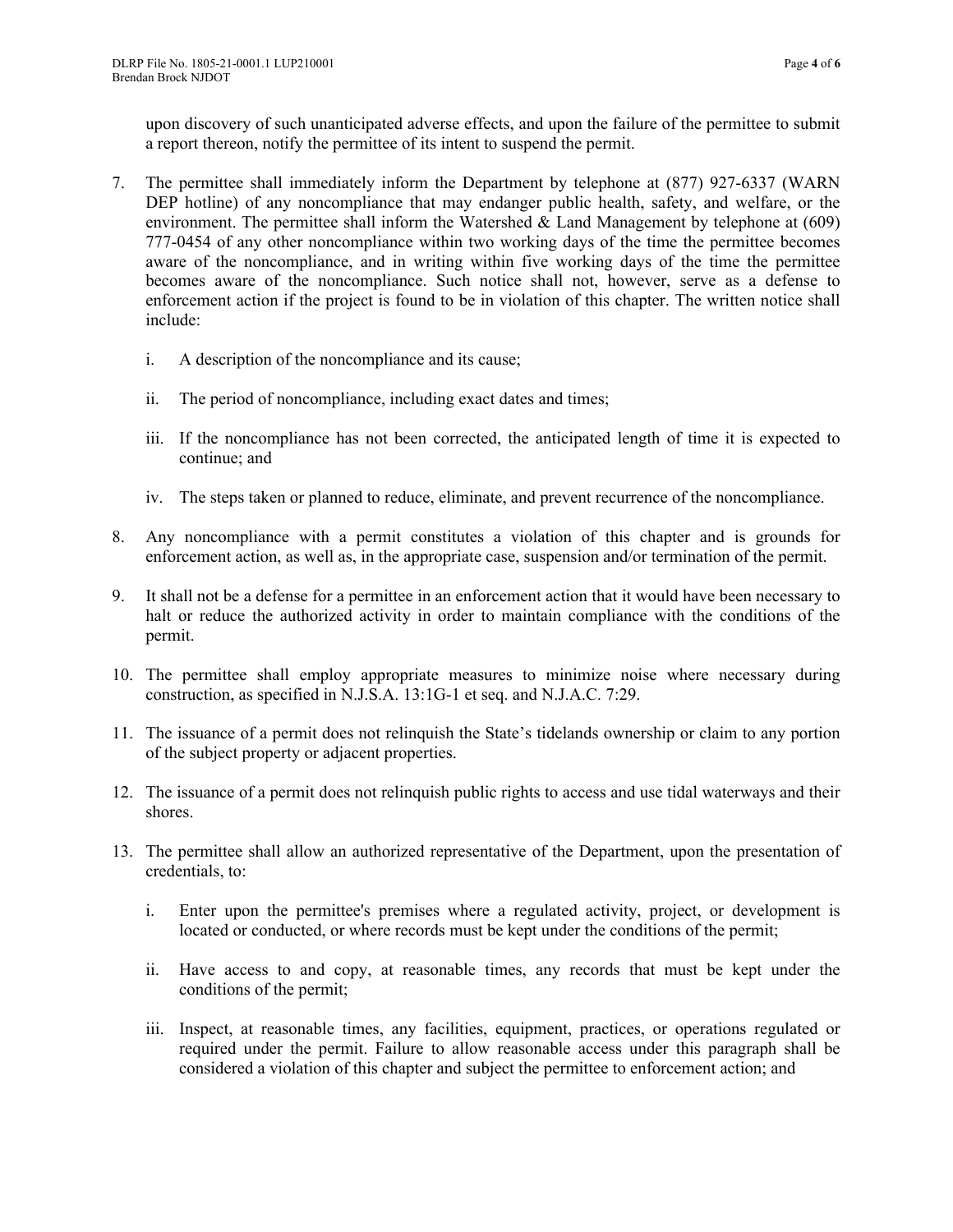- iv. Sample or monitor at reasonable times, for the purposes of assuring compliance or as otherwise authorized by the Federal Act, by the Freshwater Wetlands Protection Act, or by any rule or order issued pursuant thereto, any substances or parameters at any location.
- 14. The permittee shall not cause or allow any unreasonable interference with the free flow of a regulated water by placing or dumping any materials, equipment, debris or structures within or adjacent to the channel while the regulated activity, project, or development is being undertaken. Upon completion of the regulated activity, project, or development, the permittee shall remove and dispose of in a lawful manner all excess materials, debris, equipment, and silt fences and other temporary soil erosion and sediment control devices from all regulated areas.
- 15. The permittee and its contractors and subcontractors shall comply with all conditions, site plans, and supporting documents approved by the permit.
- 16. All conditions, site plans, and supporting documents approved by a permit shall remain in full force and effect, so long as the regulated activity, project, or development, or any portion thereof, is in existence, unless the permit is modified pursuant to the rules governing the herein approved permits.
- 17. The permittee shall perform any mitigation required under the permit in accordance with the rules governing the herein approved permits.
- 18. If any condition or permit is determined to be legally unenforceable, modifications and additional conditions may be imposed by the Department as necessary to protect public health, safety, and welfare, or the environment.
- 19. Any permit condition that does not establish a specific timeframe within which the condition must be satisfied (for example, prior to commencement of construction) shall be satisfied within six months of the effective date of the permit.
- 20. A copy of the permit and all approved site plans and supporting documents shall be maintained at the site at all times and made available to Department representatives or their designated agents immediately upon request.
- 21. The permittee shall provide monitoring results to the Department at the intervals specified in the permit.
- 22. A permit shall be transferred to another person only in accordance with the rules governing the herein approved permits.
- 23. A permit can be modified, suspended, or terminated by the Department for cause.
- 24. The submittal of a request to modify a permit by the permittee, or a notification of planned changes or anticipated noncompliance, does not stay any condition of a permit.
- 25. Where the permittee becomes aware that it failed to submit any relevant facts in an application, or submitted incorrect information in an application or in any report to the Department, it shall promptly submit such facts or information.
- 26. The permittee shall submit written notification to the Bureau of Coastal and Land Use Compliance and Enforcement, 401 East State Street, 4th Floor, PO Box 420, Mail Code 401-04C, Trenton, NJ 08625, at least three working days prior to the commencement of regulated activities.